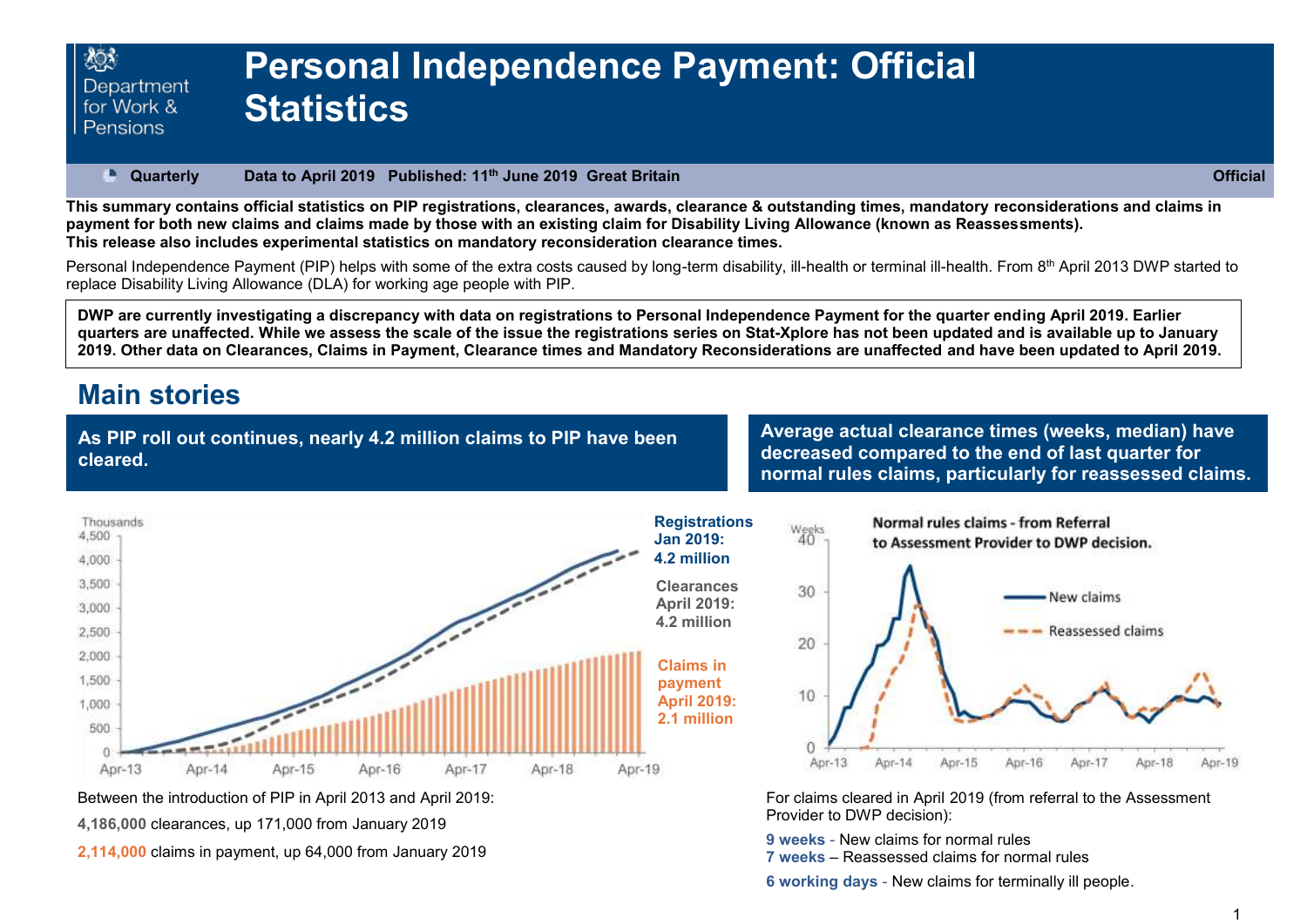# **At a glance** Page



**Lead Statisticians:** Jess Arrowsmith [jess.arrowsmith@dwp.gov.uk](mailto:jess.arrowsmith@dwp.gov.uk)

Rebecca Blackburn rebecca.blackburn@dwp.gov.uk

**DWP Press Office:** 0203 267 5144 Thoughts? We welcome feedback

Published 11th June 2019 Next edition 10<sup>th</sup> September 2019

# **What you need to know**

This release summarises the published official statistics relating to PIP. The statistics cover the PIP customer journey from registration through to payment. Key information is included on average clearance times, award rates, characteristics of claims in payment and mandatory reconsiderations.

#### **The claims process:**



\* The "Part 2" form is referred to in the application process as the "How your disability affects you" form. Its return automatically triggers a referral to the Assessment Provider.

We measure the full end-to-end process (from claim registration to DWP decision) and the Assessment Provider (AP) referral to DWP decision (which excludes the time the claim is with the claimant) for initial decisions on PIP claims. For more details, see the notes section.

#### **Terminology:**

**Registration -** Claimant registers an application to claim PIP.

**Clearance -** DWP decision maker has determined whether the claimant should or should not be awarded PIP.

**Clearance time -** The time between registration or referral to the AP and clearance of the case.

**Outstanding time -** Relates to cases where DWP has yet to make a decision.

**Awards -** Claimant has been awarded PIP.

**Change of Circumstances -** Claimant reports a change in their condition or needs arising and the award is reviewed to ensure that they continue to receive the correct entitlement.

**Award review –** Planned review points at set intervals ensure a claimant continues to receive the correct award. The review point is selected based on the claimant's individual circumstances.

**Mandatory reconsiderations -** Claimant wishes to dispute a decision made on their claim and requests DWP to reconsider the decision.

**Reassessment -** DLA claim that has been reassessed for PIP, as opposed to a new claim.

**Normal rules -** Claims not being processed under 'special rules for terminally ill people (SRTI)'.

**Caseload -** Claims in payment at a point in time (end of reporting month).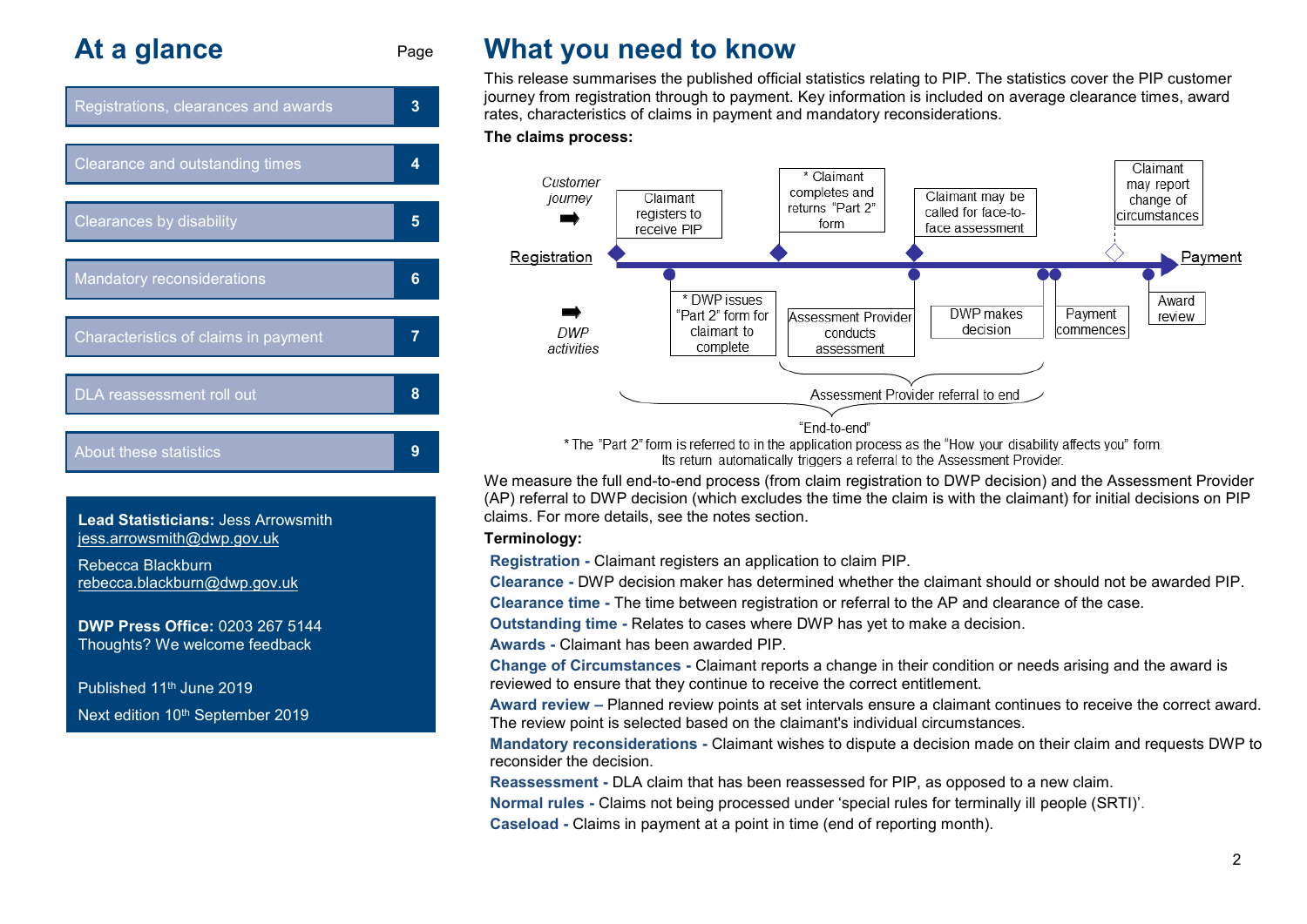# **Registrations, clearances and awards**

### <span id="page-2-0"></span>**Nearly 4.2 million claims to PIP have been cleared since PIP began.**

**Monthly registrations, clearances and awards<sup>1</sup> , all claims (thousands)** 



#### **All registrations, clearances and awards April 2013 to January 2019** Figures all pertain to January 2019 to use latest available registrations data and maintain continuity of flow.



<sup>1</sup>Clearances and awards are shown here in the month of clearance, irrespective of when the original registration occurred. An individual case may therefore appear as a registration in one month and a clearance or award in another month.

**DWP are currently investigating a discrepancy with data on registrations to Personal Independence Payment for the quarter ending April 2019. While we assess the scale of the issue the registrations series on Stat-Xplore has not been updated and is available up to January 2019. Commentary on registrations, and the Sankey diagram illustrating flows through the process up to January 2019, have been included to give background context.**

*By the end of January 2019, a total of 4,191,000 claims to PIP had been registered. Of these, 127,000 (3%) were registered under special rules for terminally ill people, and 1,542,000 (37%) were reassessed DLA registrations.*

*In the quarter ending January 2019, DLA reassessment registrations decreased by a third compared to the previous quarter, to the lowest levels since the quarter ending January 2015.* 

By the end of April 2019, 4,186,000 claims to PIP had been cleared. Of these, 135,000 (3%) were under special rules for terminally ill people, and 1,545,000 (37%) were reassessed DLA claims.

Clearances within April 2019 (49,000) are at a lower level than a year previously (66,000 in April 2018) due to recent lower reassessment registration volumes and over the past year have seen some fluctuation, with a seasonal dip in December 2018.

More information on registrations to January 2019 and clearances to April 2019 is available from [Stat-Xplore](https://www.gov.uk/government/organisations/department-for-work-pensions/about/statistics#stat-xplore) and information on awards can be found in the Excel tables that accompany this release.

Award rates (normal rules, excluding withdrawn claims) for new claims are 43% and 72% for DLA reassessment claims. This covers awards made between April 2013 and April 2019. Nearly all special rules (terminally ill) claimants are awarded PIP.

The award rate is defined as number of cases awarded divided by the total number of cases cleared (minus those that are withdrawn). It includes all types of clearances, including disallowances, both pre-referral and postreferral to an Assessment Provider.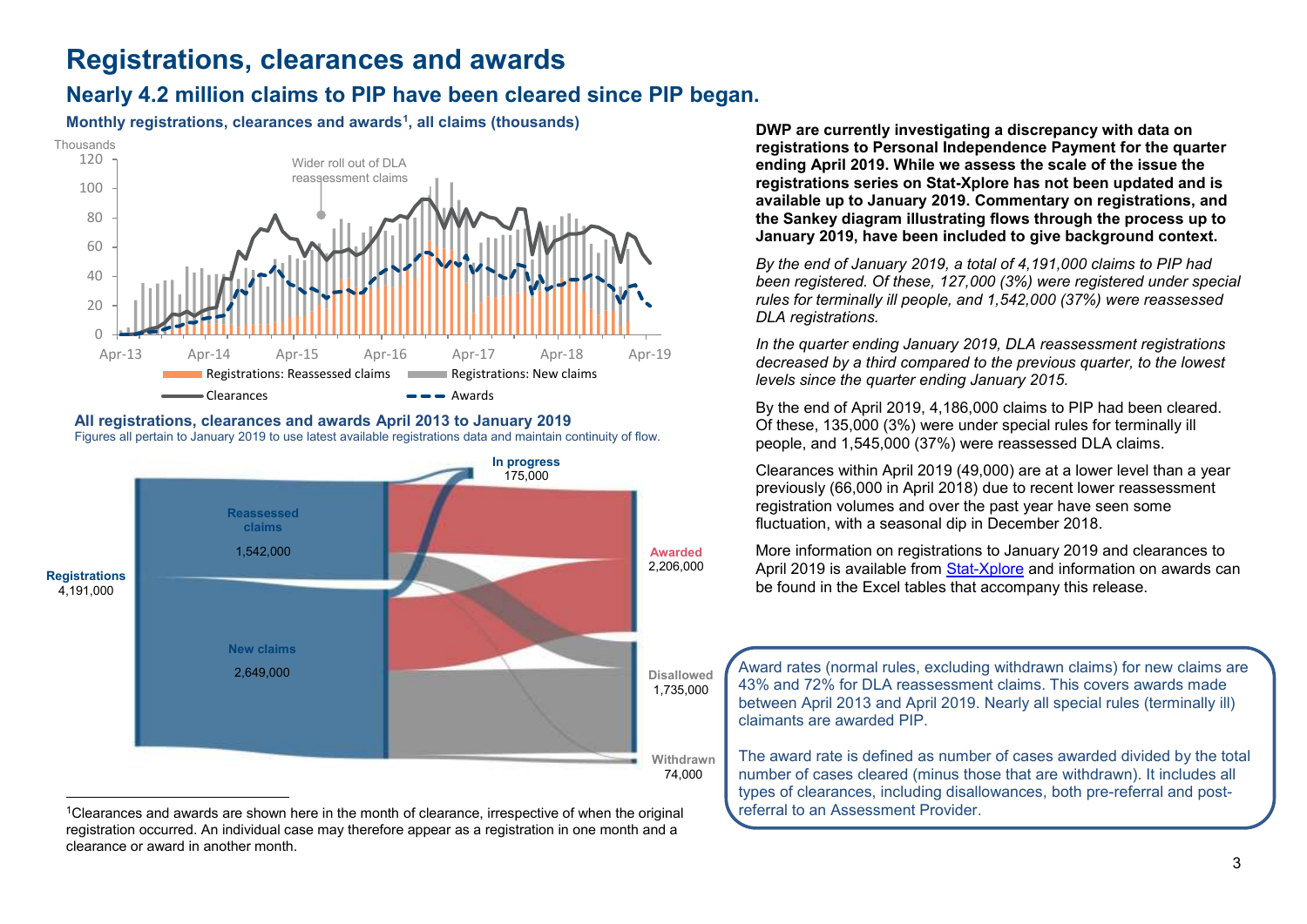# <span id="page-3-0"></span>**Customer journey details – clearance and outstanding times**



#### **Clearance times for new claims under normal rules (median weeks) to April 2019**

#### **Clearance times for reassessed claims under normal rules (median weeks) to April 2019** Weeks



Current average clearance times from registration to DWP decision for terminally ill people are **6 working days** for new claims and **6 working days** for reassessment claims.

'Clearance times' relate to the time taken for DWP to process and make a decision on a case.

In April 2019, of those **new claims cleared under normal rules**, the average PIP claim, in Great Britain (GB), took:

- 13 weeks from the point of registration to a decision being made on the claim;
- 9 weeks from the point of referral to the Assessment Provider to a decision being made on the claim.

These times have reduced significantly from the peak in July 2014 (42 and 35 weeks respectively). Clearance times are currently at similar levels as in June 2018 despite small fluctuation across months.

For **reassessed claims cleared under normal rules**, the average PIP claim, in Great Britain (GB), took:

- 12 weeks from the point of registration to a decision being made on the claim;
- 7 weeks from the point of referral to the Assessment Provider to a decision being made on the claim.

These times have reduced significantly since the last quarter, from 20 and 15 weeks respectively. Clearance times are currently similar to the same point last year.

Information on clearance times and also outstanding times for cases where DWP has yet to make a decision, for both new claims and DLA reassessments, can be found in tables 5 and 6 of the Excel tables that accompany this release. Regional clearance times can also be found there.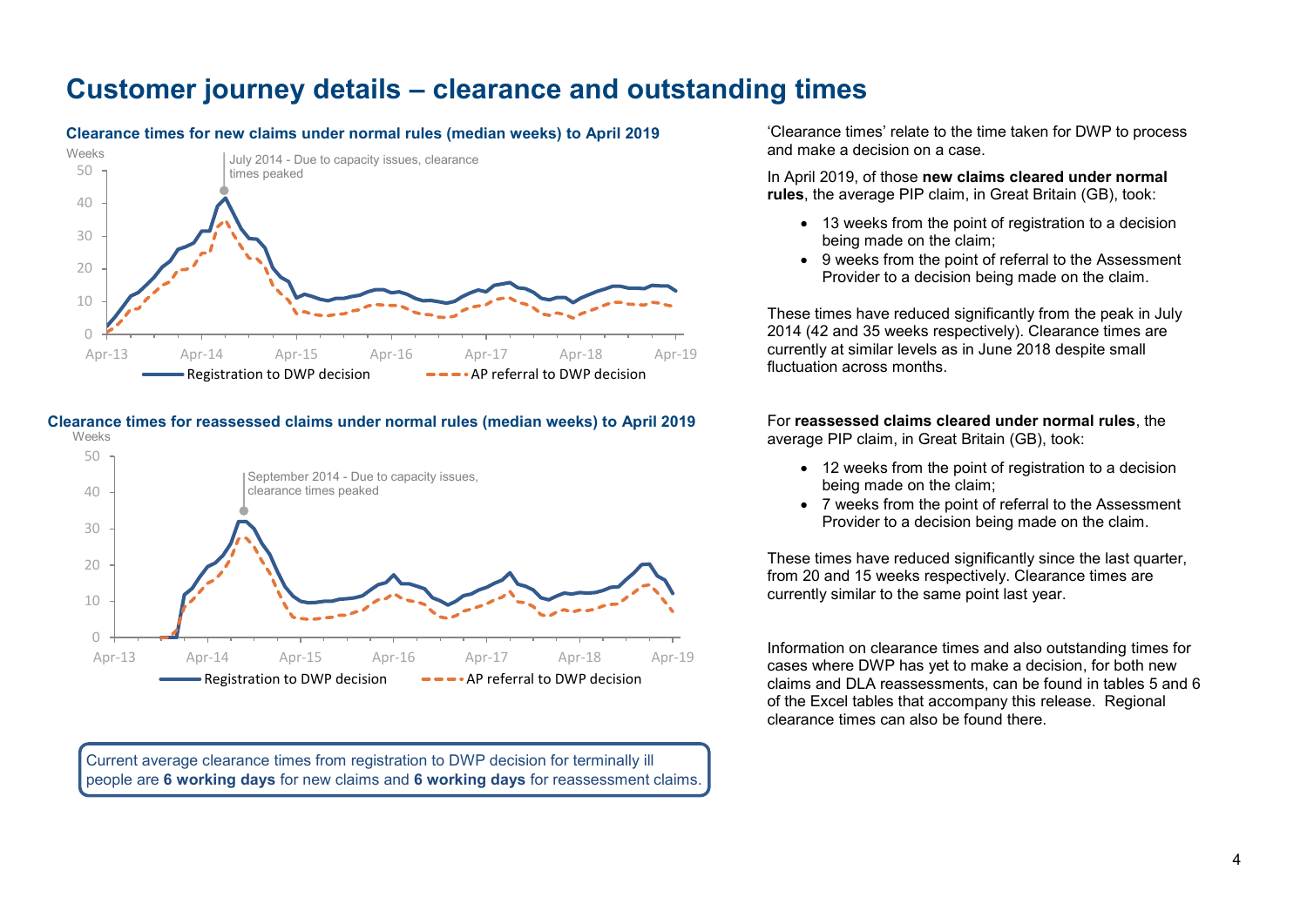# **Characteristics of clearances by main disabling condition**

### <span id="page-4-0"></span>**Assessment Award rates vary by disabling condition**

A PIP claimant's main disabling condition is recorded during their assessment. Customers who withdraw their claim, are disallowed prior to their assessment or who fail to attend their assessment will not have a main disabling condition recorded. Medical conditions are shown as recorded on the PIP Computer System. Categories and groupings are based on DWP data standards $^2$  - these may differ to ICD categories and groupings.

### **New Claim Clearances\* (normal rules) by main disabling condition (thousands) to April 2019**



#### **Reassessment Clearances\* (normal rules) by main disabling condition (thousands) to April 2019**



#### \*All clearances where an assessment has been completed.

-

At the end of April 2019, there had been 2,522,000 normal rules clearances of new claims, and 1,530,000 normal rules clearances of DLA reassessment claims. 1,834,000 (73%) of the new claims and 1,386,000 (91%) of the reassessment claims had an assessment, rather than the claim being withdrawn or disallowed either pre-assessment or through failing to attend the assessment**.**

Of those claims that have had an assessment:

- 82% of new claims and 88% of reassessment claims are recorded as having one of the following most common disabling conditions: Psychiatric disorders (which includes mixed anxiety and depressive disorders), Musculoskeletal disease (general or regional), Neurological disease, Respiratory disease.
- The assessment award rate varies depending on disabling condition and whether the claim is new or reassessed. Across the five most common conditions:
	- o For new claims, assessment award rates vary between 55% (345,000) for claimants recorded as having Psychiatric disorders, and 64% (219,000) for claimants recorded as having Musculoskeletal disease (general).
	- For reassessment claims, assessment award rates vary between 73% (416,000) for claimants recorded as having Psychiatric disorders, and 86% (218,000) for claimants recorded as having a Musculoskeletal disease (general).
- Those claims shown as "other" in the charts cover a wide variety of conditions and show a broad range of assessment award rates.

More information on clearances by disability is available from [Stat-Xplore.](https://www.gov.uk/government/organisations/department-for-work-pensions/about/statistics#stat-xplore)

Assessment Award rates (normal rules, excluding cases where an assessment has not been completed) for new claims are 58% and 78% for DLA reassessment claims. This covers awards made between April 2013 and April 2019.

The assessment award rate is defined as number of cases awarded divided by the total number of cases where an assessment has taken place. It therefore includes awards and disallowances post-referral to an Assessment Provider due to failing assessment. It excludes withdrawn claims, disallowances pre-referral to an Assessment Provider, and disallowances post-referral to Assessment Provider where the customer failed to attend the assessment.

<sup>2</sup> For more detail see Stat-Xplore disability metadata  [https://stat-xplore.dwp.gov.uk/webapi/metadata/PIP\\_Monthly/Disability.html](https://stat-xplore.dwp.gov.uk/webapi/metadata/PIP_Monthly/Disability.html)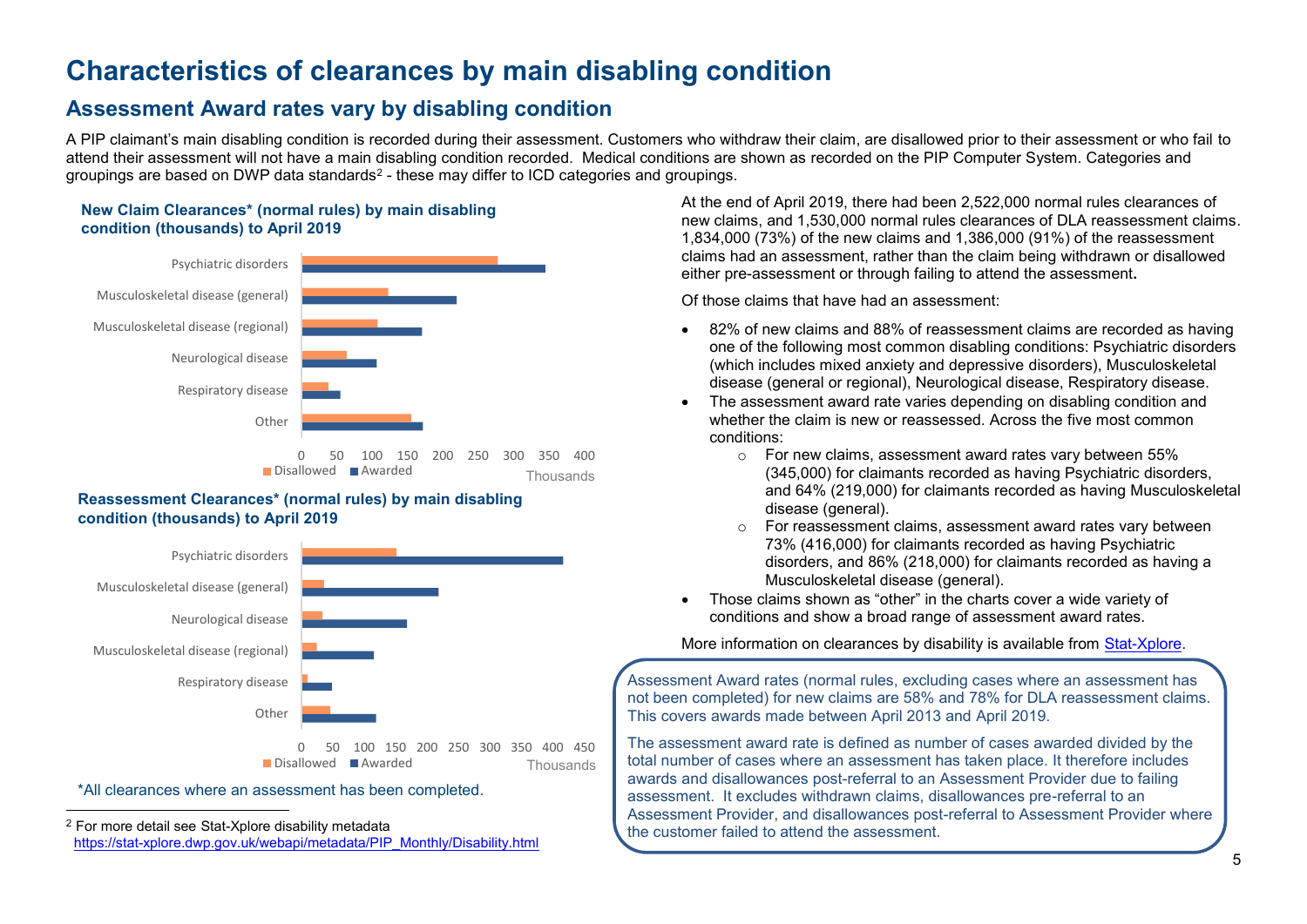# <span id="page-5-0"></span>**Mandatory reconsiderations (MR)**

#### **Monthly reconsiderations:**

**Registrations and clearances, normal rules (thousands) to April 2019**



#### **MR outcome flow for all normal rules claims cleared to April 2019**



Claimants who wish to dispute a decision on their PIP claim can ask DWP to reconsider the decision. This is a 'mandatory reconsideration' (MR). Its purpose is to consider the grounds for the dispute and complete a review of the initial decision.

By the end of April 2019, 1,285,000 MRs had been registered against normal rules<sup>3</sup> claims. Of these, 749,000 (58%) related to new claims, and 537,000 (42%) to reassessed DLA claims. In total, 1,228,000 MRs for normal rules claims had been cleared by the end of April 2019 (714,000 new claims and 514,000 reassessed DLA claims), of which 248,000 (20%) MR decisions led to a change in award (130,000 (18%) new claims and 117,000 (23%) reassessed DLA claims).

#### **MR clearance times, normal rules (median) to April 2019 (Experimental statistics)**



In April 2019, the median MR clearance time was 51 calendar days (51 days for new claims and 50 days for reassessed DLA claims), up from 37 days the same month the previous year.

Information on MRs can be found in tables 7A to 7E of the Excel tables that accompany this release.

An MR must be completed before an appeal is made and lodged with Her Majesty's Courts and Tribunals Service. Statistics on appeals can be found [here.](https://www.gov.uk/government/organisations/ministry-ofjustice/series/tribunals-statistics)

 $3$  MRs arising from award reviews have been counted as relating to a new claim or a reassessment claim based on the initial claim type.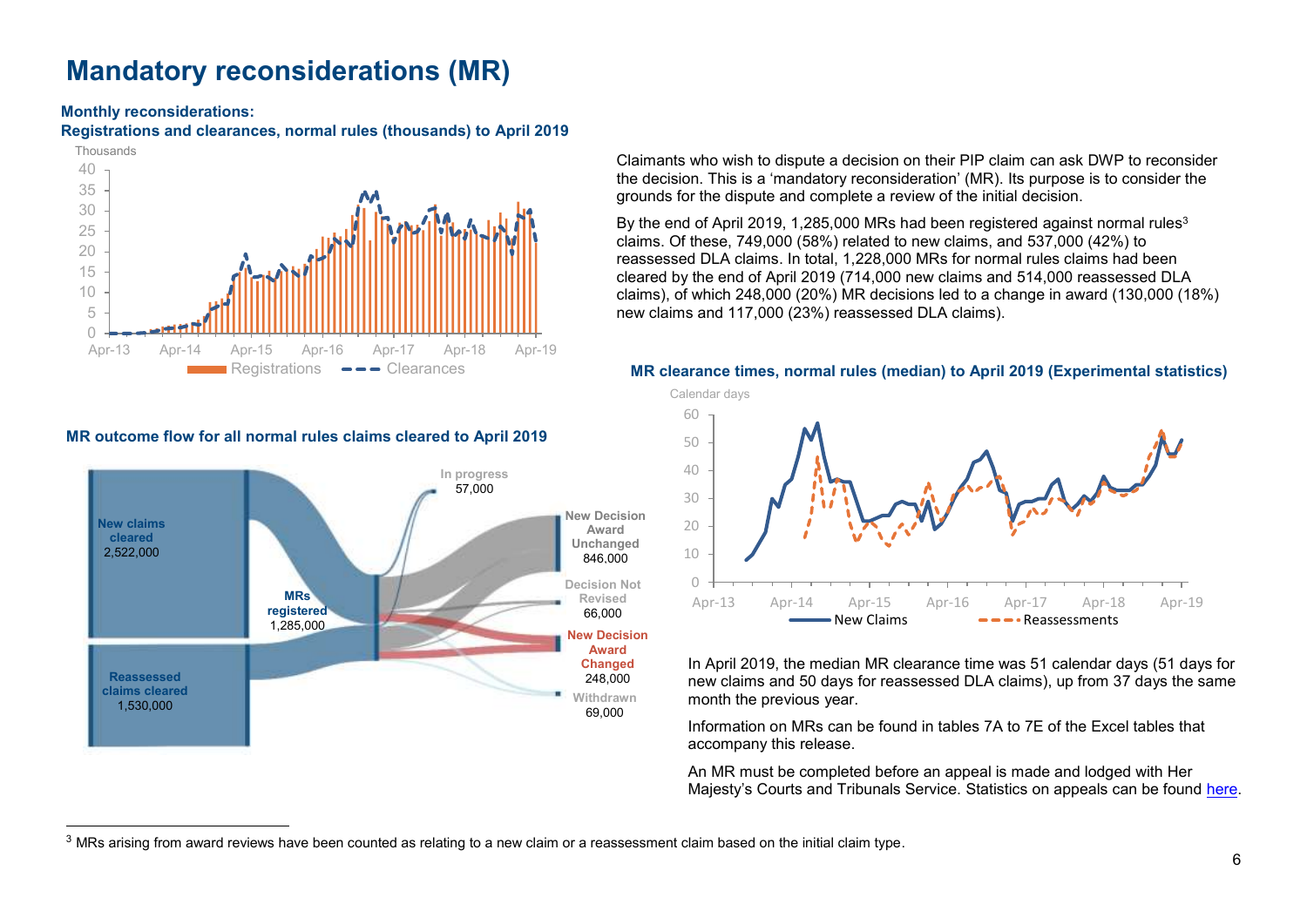# <span id="page-6-1"></span>**Characteristics of claims in payment**

## **Over one quarter of normal rules claims receive the highest level of award**





At the end of April 2019, 2,114,000 people had a PIP claim in payment, an increase of 64,000 (3%) on the previous quarterly figure (January 2019). 2,090,000 (99%) were assessed under normal rules.

For normal rules claims:

- 27% received Daily Living Award only, 3% received Mobility Award only, and 70% received both.
- 60% received at least one component at the enhanced rate, with 30% receiving the highest level of awards ('enhanced/enhanced' rates) for both Mobility and Daily Living components.
- 26% have been in payment for between 2 and up to 3 years.

View an interactive [dashboard of the latest award statistics by region.](https://pipdash.herokuapp.com/)

### <span id="page-6-0"></span>**The most commonly recorded disabling condition is 'Psychiatric disorder'**



**Claims (normal rules) by main disabling condition, thousands, as at April 2019**

Main disabling condition for people in receipt of PIP (normal rules):

- 756,000 (36%) were recorded with 'Psychiatric disorders' (which includes 'Mixed anxiety and depressive disorders' and 'Mood disorders').
- 436,000 (21%) were recorded with 'Musculoskeletal disease (general)' (which includes 'Osteoarthritis').

The main disabling condition of the claimant is reported by disability category and subcategory level. Further breakdowns are available from [Stat-Xplore.](https://www.gov.uk/government/organisations/department-for-work-pensions/about/statistics#stat-xplore)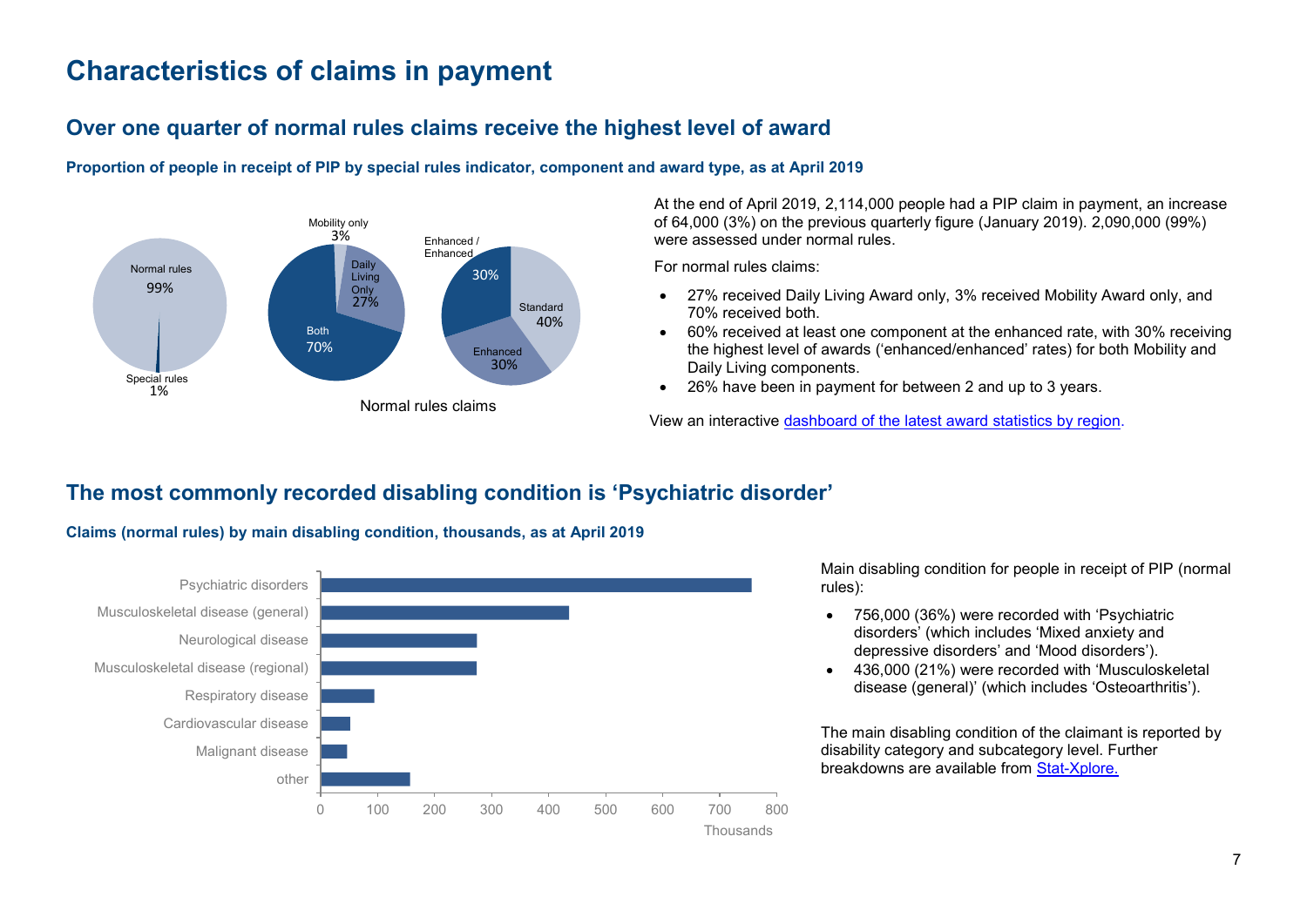# <span id="page-7-0"></span>**DLA reassessment roll out**

### **The North West and West Midlands regions have the largest number of reassessed DLA claimants**

#### **People with reassessed DLA claims now claiming PIP**



#### **DLA reassessment roll out**

On 28th October 2013, DWP began inviting DLA working age claimants to claim PIP where a fixed short term award was coming to an end or where their disability-related needs had changed (see PIP operational roll out information on p10, for further details on this). From July 2015, the remaining DLA working age recipients have started to be invited to claim PIP.

At the end of April 2019, 1,117,000 claims in payment were reassessment claims from DLA (53% of the total PIP caseload).

#### **Reassessment claims in payment (thousands) to April 2019**



#### Of these:

- 803,000 (72%) received an award at the enhanced rate.
- Of which 460,000 (41%) received the highest level of award i.e. both enhanced rate for daily living and enhanced rate for mobility.

Levels of reassessed claims vary across different areas of the country. The darker areas of the map show local authorities with higher counts of reassessed claims. The Isles of Scilly has fewer than 20 reassessment claimants, whereas Birmingham has the most, with over 28,000.

To see detailed breakdowns of reassessed claims by low level geographical areas see [Stat-Xplore.](https://www.gov.uk/government/organisations/department-for-work-pensions/about/statistics#stat-xplore)

#### Please click [here](http://dwp-stats.maps.arcgis.com/apps/Viewer/index.html?appid=4f2f5d71f682401b9b78ee5c6ea7887e) to access the interactive version.

For further information on supported browsers, please visit the following website:<http://doc.arcgis.com/en/arcgis-online/reference/browsers.htm>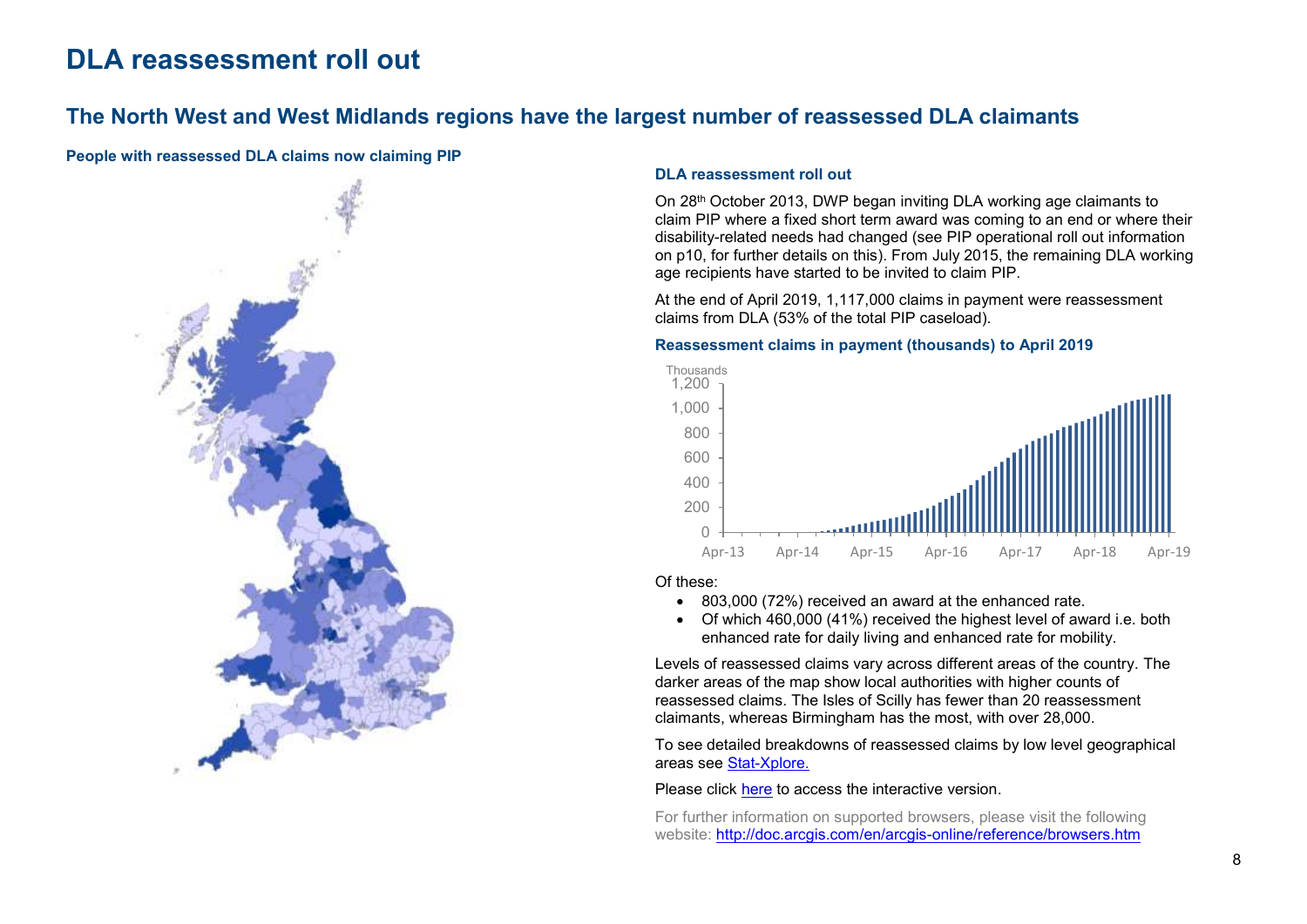### <span id="page-8-0"></span>**About these statistics**

This summary contains official statistics on PIP registrations, clearances, awards, clearance and outstanding times, mandatory reconsiderations and numbers of claims in payment for both new claims and claims made by those with an existing claim for DLA (known as Reassessments).

Monthly caseload refers to the number of PIP claims in payment at the end of the reporting month. The monthly caseload will not include claims that are backdated for an earlier period and so will not be subject to retrospection. These claims will be included from the month they are paid.

Caseload is further broken down by:

- Geography: Region, Local Authority and Parliamentary Constituency;
- Assessment status: Special Rules for Terminally Ill people, Mobility component award level, Daily Living component award Level.
- Primary disability category / sub category / low level disability category, age, gender, DLA reassessment indicator;
- Duration of current claim.

#### *Data Quality Statement*

Personal Independence Payment statistics on registrations, clearances, awards, clearance & outstanding times, mandatory reconsiderations and claims in payment are Official Statistics. Official Statistics are produced in accordance with [Statistics and Registration Service Act 2007](https://www.legislation.gov.uk/ukpga/2007/18/contents) and the [Code of Practice for Statistics](https://www.statisticsauthority.gov.uk/code-of-practice/) and meet high standards of trustworthiness, quality and public value.

Mandatory reconsideration clearance time statistics are badged as experimental to reflect the fact that the series is new and methodologies and definitions for the statistics may develop over time.

PIP payment statistics exclude a small number of successful claims that are not in payment (because, for example, the initial payment has been suspended for hospitalisation or other reasons), but will include a small number of cases where a payment has been made but subsequently been suspended temporarily.

The data is subject to some minor retrospection. When a claim is first registered, it is assumed to be a new claim unless there is evidence to suggest that it is a reassessment. If evidence is presented between registration and clearance, the claim will then show as a reassessment clearance and will move from being a new claim registration to being a reassessment registration.

Also, it should be noted that some claims may not be marked as claims under special rules for terminally ill people (SRTI) at the point of registration but become an SRTI claim prior to the point of clearance, and vice versa. This may lead to the figures showing fewer SRTI registrations than clearances.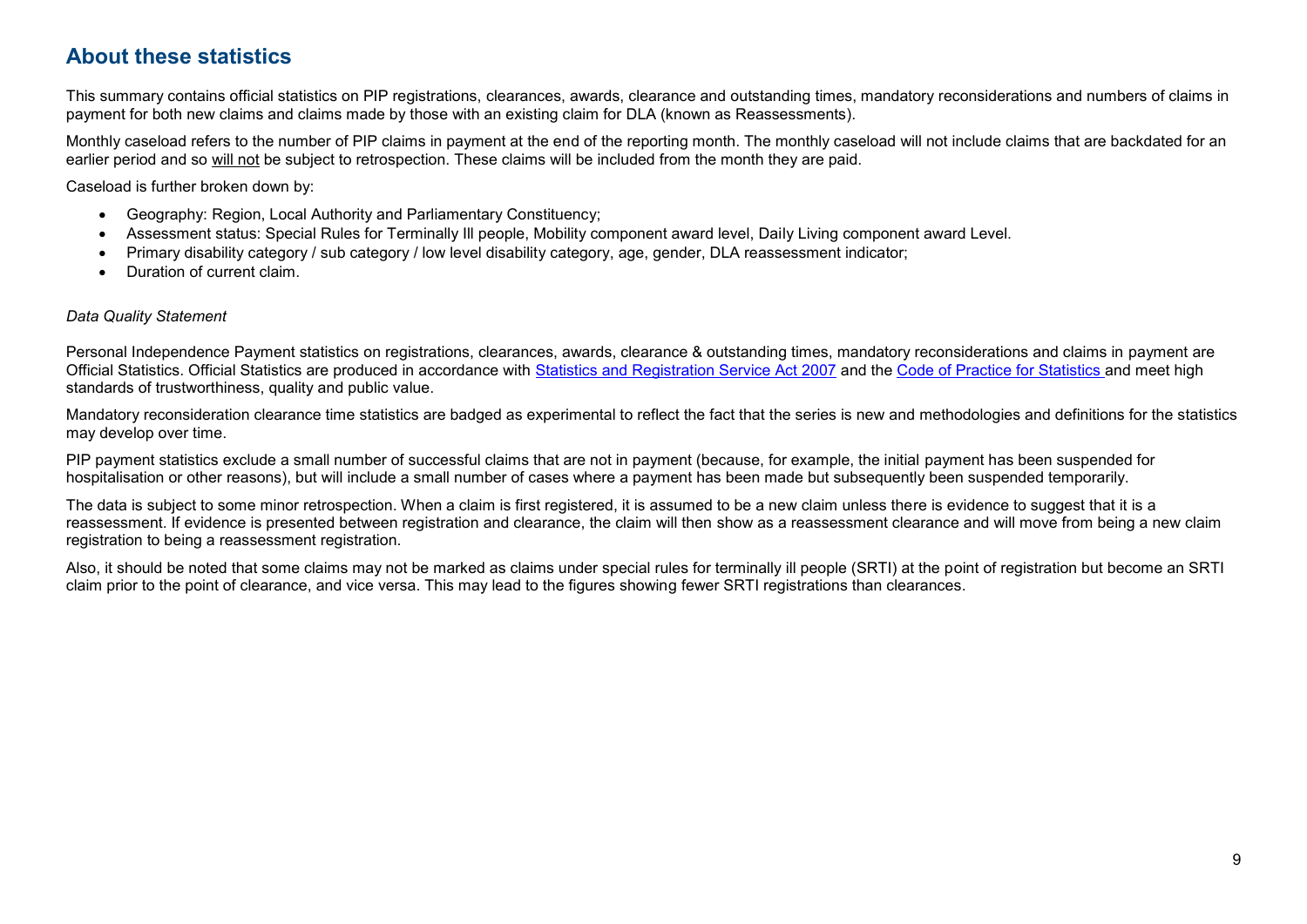### **PIP clearance and outstanding times**

All average actual times are based on the **median** measure. The median time is the best measure to use when estimating how long people have been waiting to receive PIP. The median time is the middle value if you were to order all the times from lowest value to highest value. The median is presented here instead of the mean, as the mean measure is affected by cases that have been waiting for a very long time, for example, cases were the person has been hard to reach due to being in prison, hospital or failed to attend their assessment on numerous occasions.

Note that average clearance times for individual parts of the claimant journey may not sum to end-to-end times. The end-to-end median time is based on all cleared/in progress cases taken together whereas the volume of cases and distribution of clearance/outstanding times for individual stages will differ from stage to stage. It also follows from this that there may be some instances where an individual part of the claimant journey (e.g. Assessment Provider stage) has a longer average time than the end-to-end average.

### **PIP MR Outcomes**

Claimants who wish to dispute a decision made on their PIP claim are required to ask the Department to reconsider the decision, before they can lodge an appeal with Her Majesty's Courts and Tribunals Service. Mandatory Reconsiderations (MRs) can arise for various reasons such as omitting to tell DWP about relevant evidence during the initial decision-making process; this could include not returning forms required as part of the claim.

If the decision under dispute is classed as **'New decision - Award changed'** then as a result of the reconsideration, a new decision has been issued and the award has been changed. This may include claims that were previously disallowed that are now awarded, or claims that had previously been awarded but the reconsideration has resulted in a change in the claim (e.g. revision to an assessment score) and this has affected level of the award.

If the decision is categorised as **'New decision - Award unchanged'** then as a result of the reconsideration, a new decision has been issued but the award remains unchanged. This may include claims where the reconsideration resulted in a change in the claim (e.g. revision to an assessment score) but this change did not affect the level of the award.

If the decision is categorised as **'Decision not revised'** then as a result of the reconsideration, the initial decision was not revised.

**'Withdrawn/cancelled'** includes all reconsiderations that were withdrawn or cancelled prior to a reconsideration decision being made.

This release contains experimental statistics on MR median clearance times. These PIP MR clearance times are based on the median clearance time from the point of MR registration to the date the MR was cleared. This is different to the MR clearance times for ESA which are based on the date when the Benefit Centre has decided that the MR received is a valid MR, having considered whether they can initially change the decision in the light of any new information to the date when the decision maker at the Dispute Resolution Team (DRT) has cleared and logged the final decision.

### **PIP operational roll out**

On 8<sup>th</sup> April 2013, PIP was introduced as a controlled start, for new claims from people living in a limited area in the North West and part of the North East of England.

On 10<sup>th</sup> June 2013, PIP was introduced for new claims for the remaining parts of Great Britain.

From 28<sup>th</sup> October 2013, using a structured roll out to postcode areas, DWP has been inviting DLA working age recipients to claim PIP if:

- DWP received information about a change in care or mobility needs which meant their claim had to be renewed;
- the claimant's fixed term award was due to expire;
- children turned 16 years old (unless they have been awarded DLA under the special rules for terminally ill people);
- or the claimant chose to claim PIP instead of DLA.

From July 2015, the remaining DLA working age recipients have started to be invited to claim PIP.